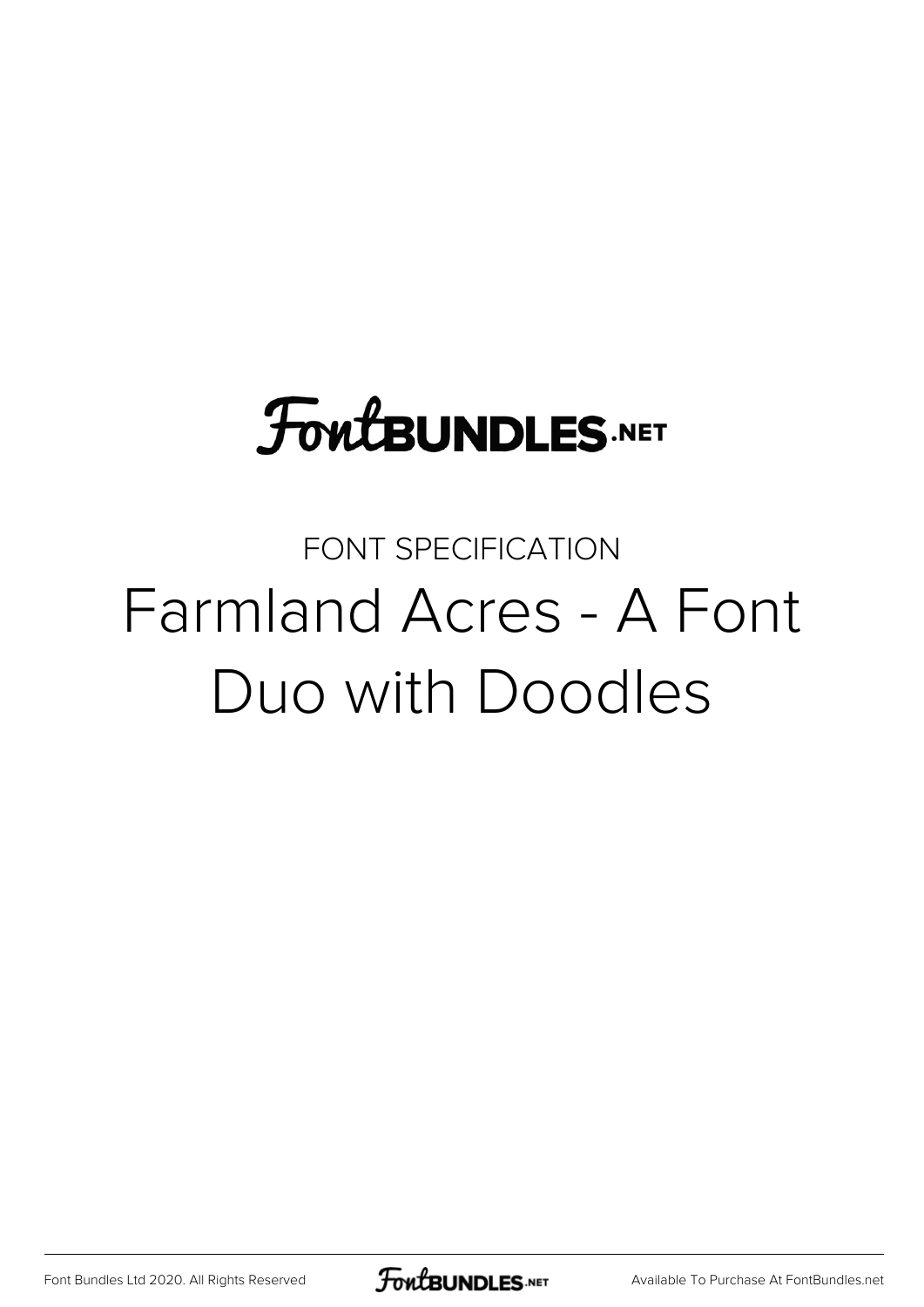### Market Street - Regular

**Uppercase Characters** 

## ABCDEFGHIJKLMNOPQRSTUVWXYI

Lowercase Characters

## **ABCDEFGHIJKLMNOPORSTUVWXYI**

**Numbers** 

### $0193456789$

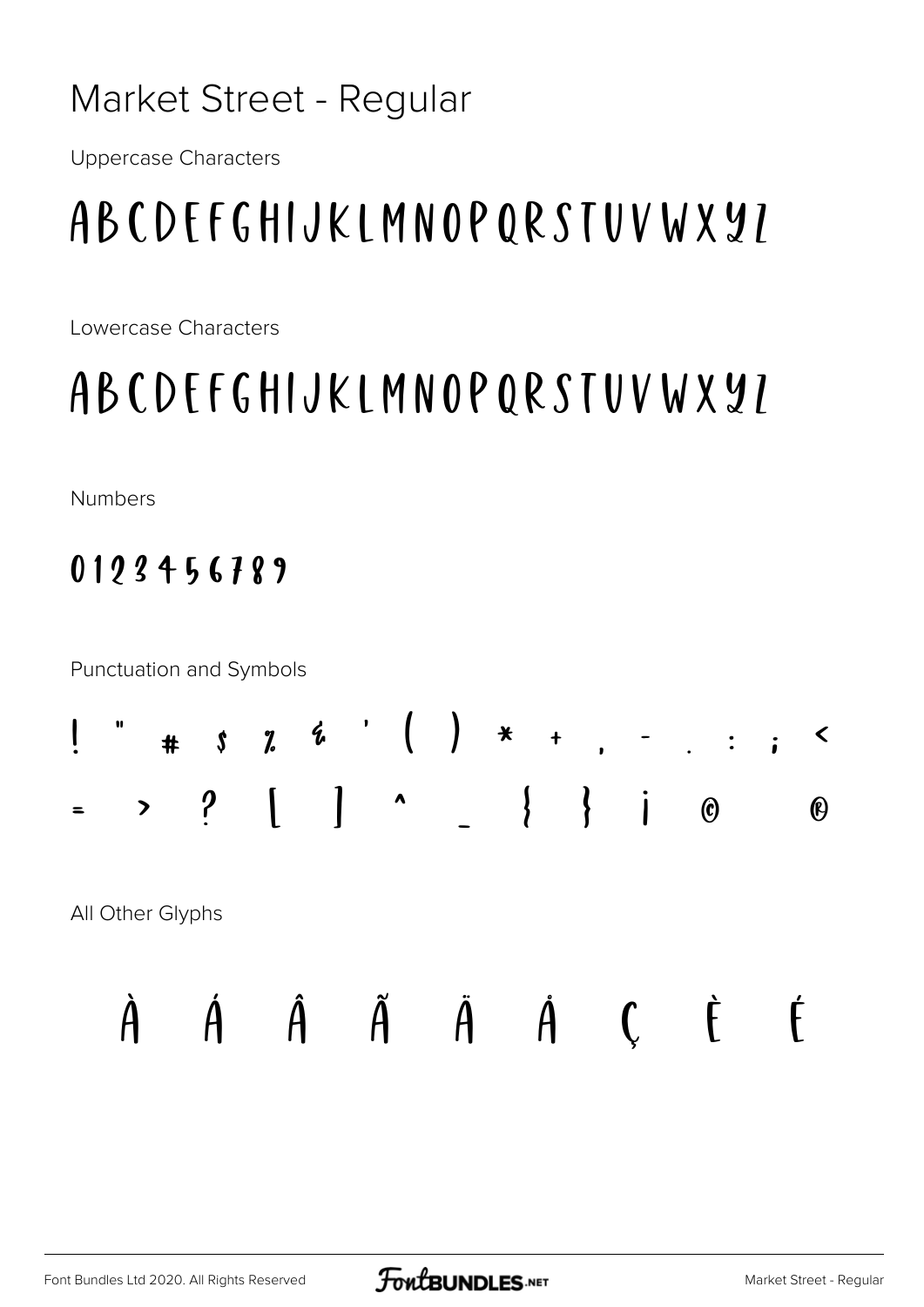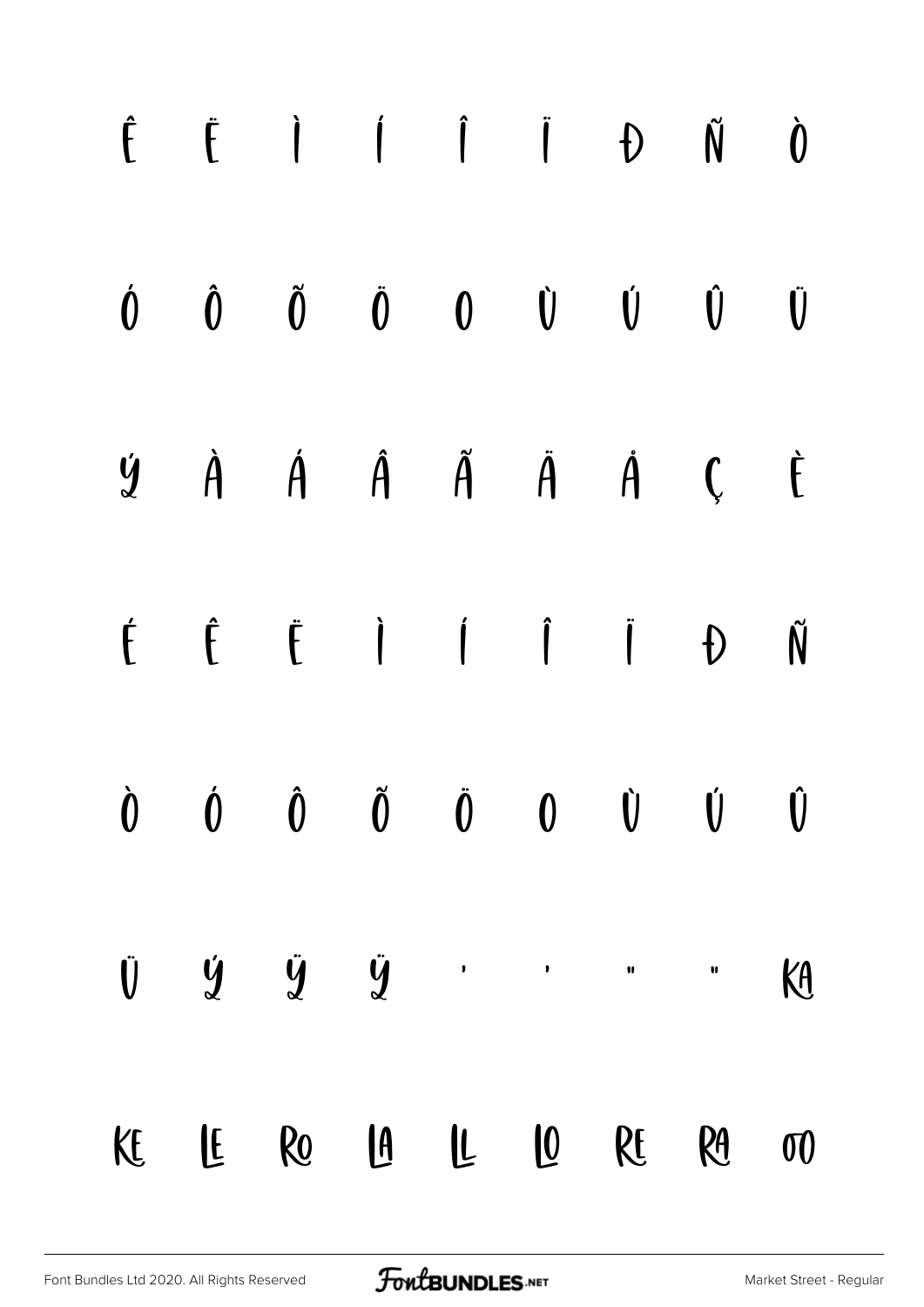## i LU SS FA FO RU FE Ri KO

 $\overline{\mathsf{fi}}$   $\overline{\mathsf{f}\mathsf{u}}$  &  $\boxtimes$ 

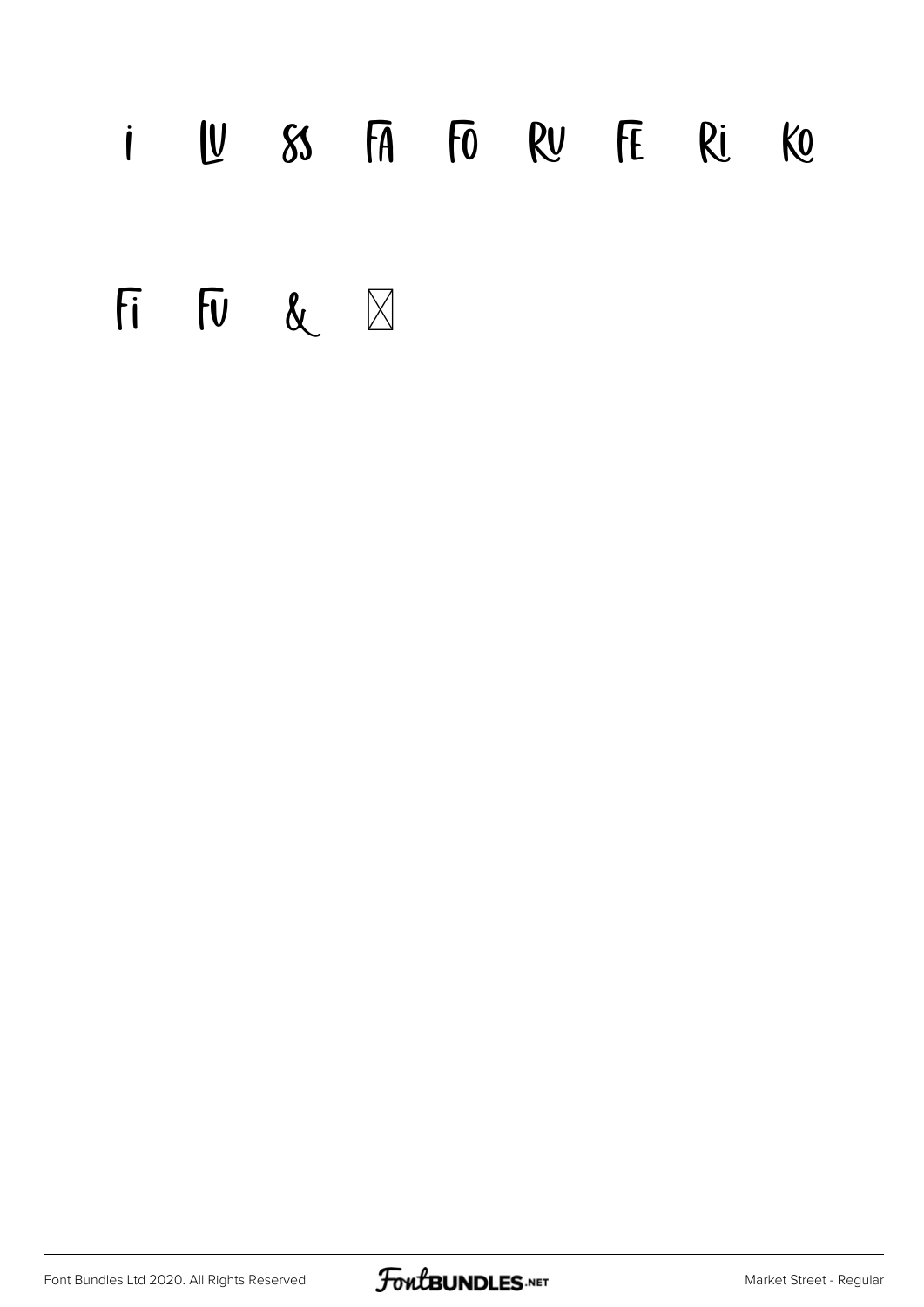#### FarmlandAcresExtras - Regular

**Uppercase Characters**  $\Box$  $\sharp A$  $\bigcup$  $\bigwedge^{\bullet} \vee$  x<sup>\*</sup>  $\stackrel{\circ}{\sharp}$  of me and



**Numbers** 



Punctuation and Symbols

All Other Glyphs

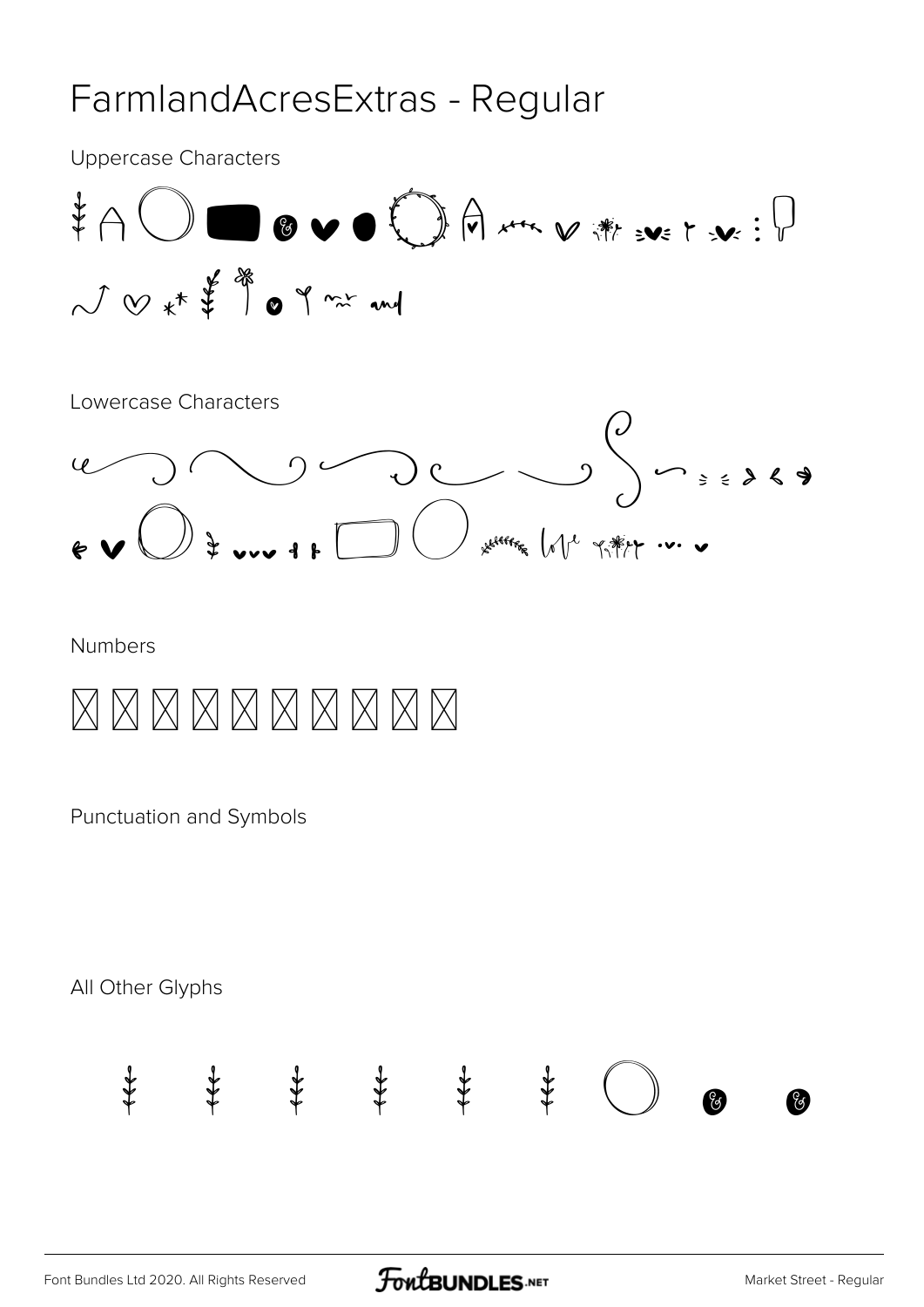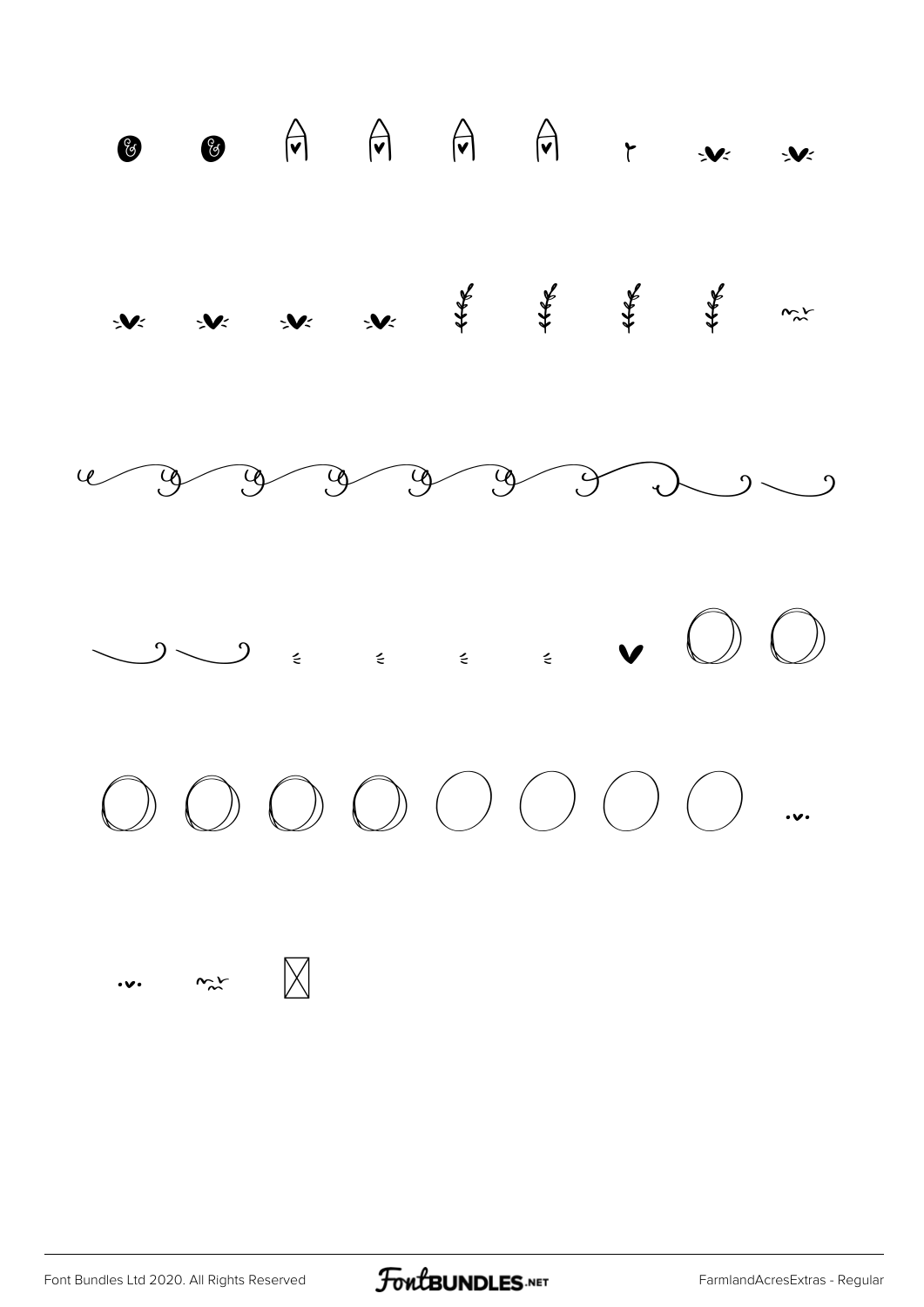### Farmland Acres - Regular

**Uppercase Characters** 

# ABCOEFGHTJRIMNOPQR  $S T U V W X Y J$

Lowercase Characters

abcdelghijklmnopgrstuvuryz

**Numbers** 

## $0123456789$

Punctuation and Symbols

All Other Glyphs

$$
\dot{\mathcal{A}}\not\mathcal{A}\not\mathcal{A}\not\mathcal{A}\not\mathcal{A}\not\mathcal{C}\quad\dot{\mathsf{E}}
$$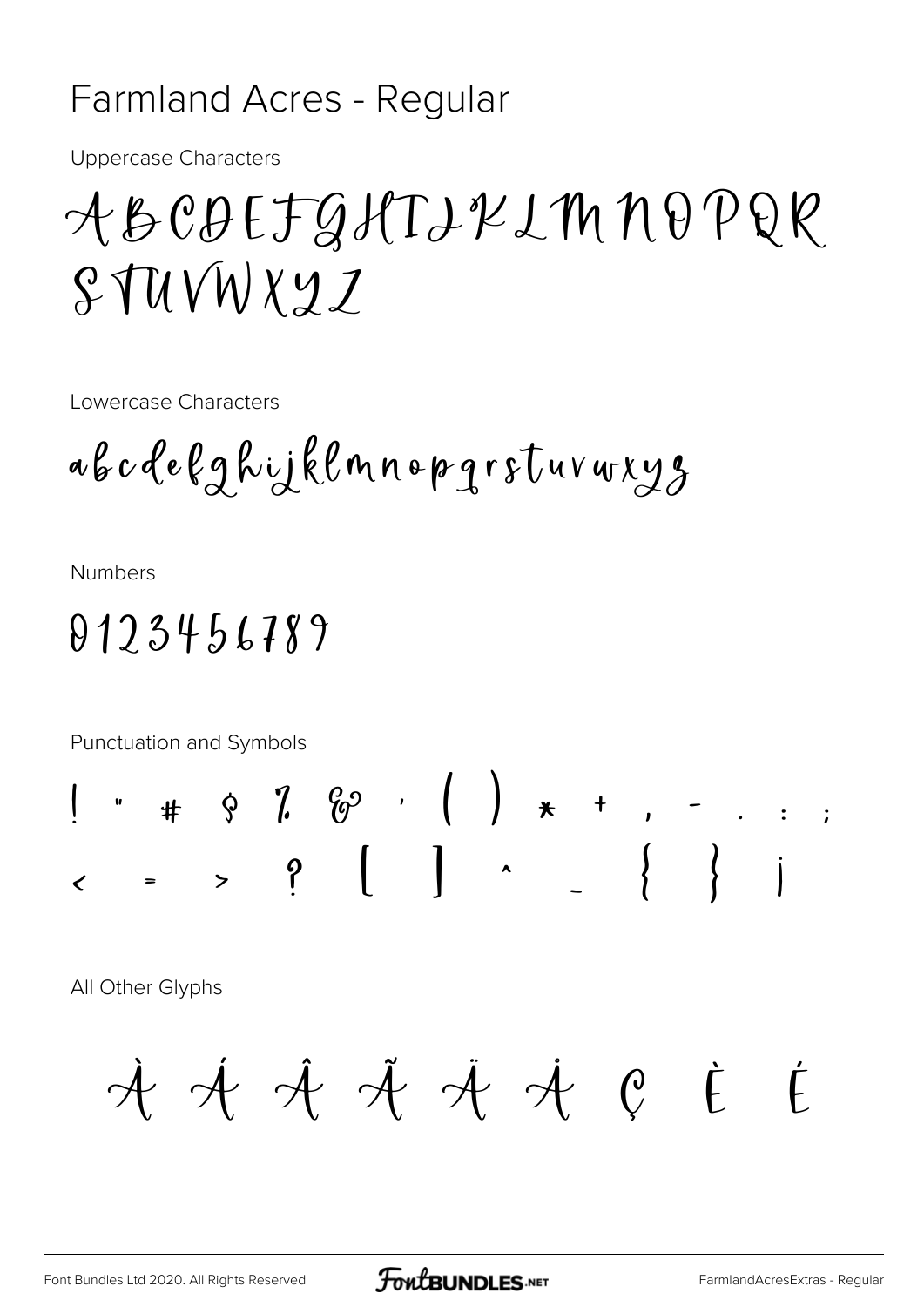

FoutBUNDLES.NET